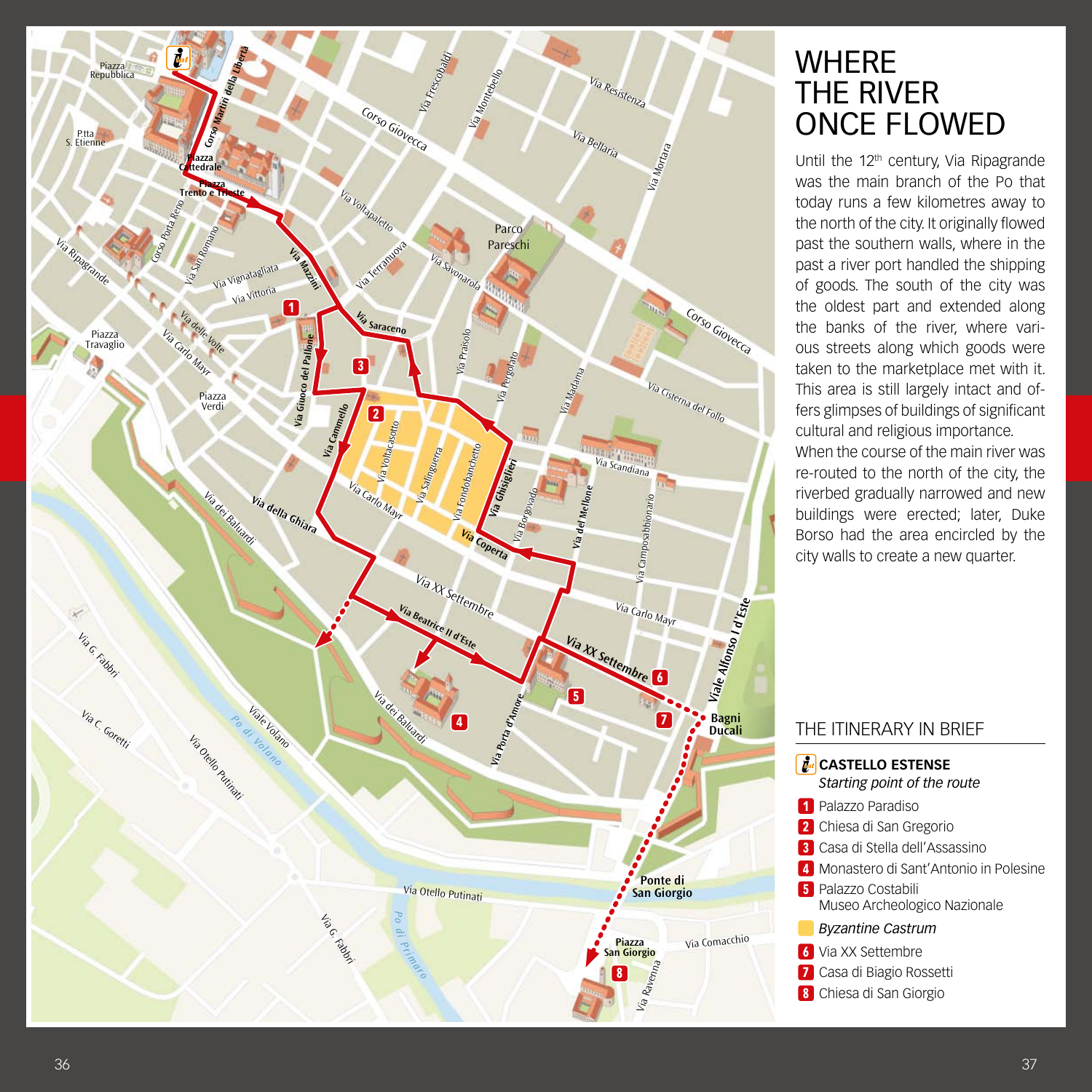The tour starts from the **Castle Estense** (page 16), crosses Piazza Savonarola and heads towards the **Cathedral** (page 21). It then takes along the front of the 18<sup>th</sup> century **Palazzo Municipale** on your right with the Palazzo Arcivescovile on your left.

After the Cathedral, cross **Piazza Trento e Trieste** (page 23) and take Via Mazzini, one of the main arteries of the old Jewish quarter. In Via Scienze, you will find

# 1 **Palazzo Paradiso**

**Via delle Scienze, 17 • tel. 0532 418200**

Built in 1391 by order of Alberto of Este, the building later had various owners until 1567 when Cardinal Ippolito II d'Este rented it to the city authorities in order to transfer all the university faculties there. In 1753 the **Civic Library** was founded here, later dedicated to Ariosto. Of special interest are the **tomb of Ludovico Ariosto**, designed by **Aleotti** in 1612, the grandiose main staircase and the **Anatomy Theatre**, both from the 18<sup>th</sup> century.

After Via Giuoco del Pallone, Vicolo Granchio, will take you to **Via Cammello**, in front of the

#### 2 **Chiesa di San Gregorio Via Cammello, 19 • tel. 0532 209794**

The existence of the church is documented from 1035 onwards. The Gothic façade in fired brick, restored in 1932, and the ancient bell tower (1092, made higher in the 14<sup>th</sup> century) make it a particularly evocative building.

 $\bigwedge$   $\Lambda$  + a short distance stands

## 3 **Casa di Stella dell'Assassino Via Cammello, 15**

This is a tall building, with massive walls and ogival windows and doors. Traditionally it is known as the house of Stella dei Tolomei, favourite mistress of Niccolò III, to whom she gave three famous sons: Leonello, Ugo and Borso. The nickname dell'Assassino was possibly attributed to her given that her father was from Assisi (with the adjective Assisino - from Assisi, later turned into Assassino- murderer). **[not open to the public]**

 ${\mathcal{K}}$  This route will take you along the streets where the bed of the River Po once lay and where in the fifteenth century, a new quarter sprang up with churches, streets and mansion houses that Borso d'Este had included to the city.

At the end of Via Quartieri you come to the city walls and passing through Porta San Pietro will take you into the park area outside the walls.

Secluded in Via del Gambone from the rest of the city that surrounds it, lies the

### 4 **Monastero di Sant'Antonio in Polesine Via del Gambone • tel. 0532 64068**

Founded by Saint Beatrice II d'Este on an island in the centre of the old Po, this group of buildings is of great importance and still has a special atmosphere of peace and isolation.



The small public church, in the Baroque style, has a re-

markable **frescoed ceiling** from the 17<sup>th</sup> century. Inside the church **three chapels with precious frescoes** can be visited: the left-hand chapel contains the *Stories of the Childhood of Jesus* and the *Life of the Virgin*, of the Giotto school (1315-20). In the right-hand chapel *Stories of the Passion* can be seen, also of the Giotto school, painted between the end of the 13<sup>th</sup> and the middle of the 14<sup>th</sup> century. The central chapel has frescoes of different schools and periods, including the delicate *Annunciation* by D. Panetti (1460-1530) and the 16<sup>th</sup>-century "grotesque" ceiling. The nuns' choir and a 16<sup>th</sup>-century *Flagellation*, with a precious gilded and sculpted wood altar-piece, are also interesting. The monastery has other interesting features, above all the elegant cloisters and the tomb of the foundress saint, to whom a number of traditions of religious devotion are linked.

 $\Lambda$  Leaving the Monastero di Sant'Antonio in Polesine behind you, turn right and take Via Beatrice d'Este until you come to the

## 5 **Palazzo Costabili Museo Archeologico Nazionale Via XX Settembre, 124 • tel. 0532 66299**

Begun in 1500 by order of A. Costabili, Este ambassador at the court of Ludovico il Moro, Duke of Milan, the *Palazzo* is an important work of **Biagio Rossetti**, who however left it unfinished. The marble decoration of the pilaster strips and of the steps of the main staircase, by Gabriele Frisoni, is worthy of note.

The original pictorial decoration can still be seen in some rooms of the 16<sup>th</sup> century